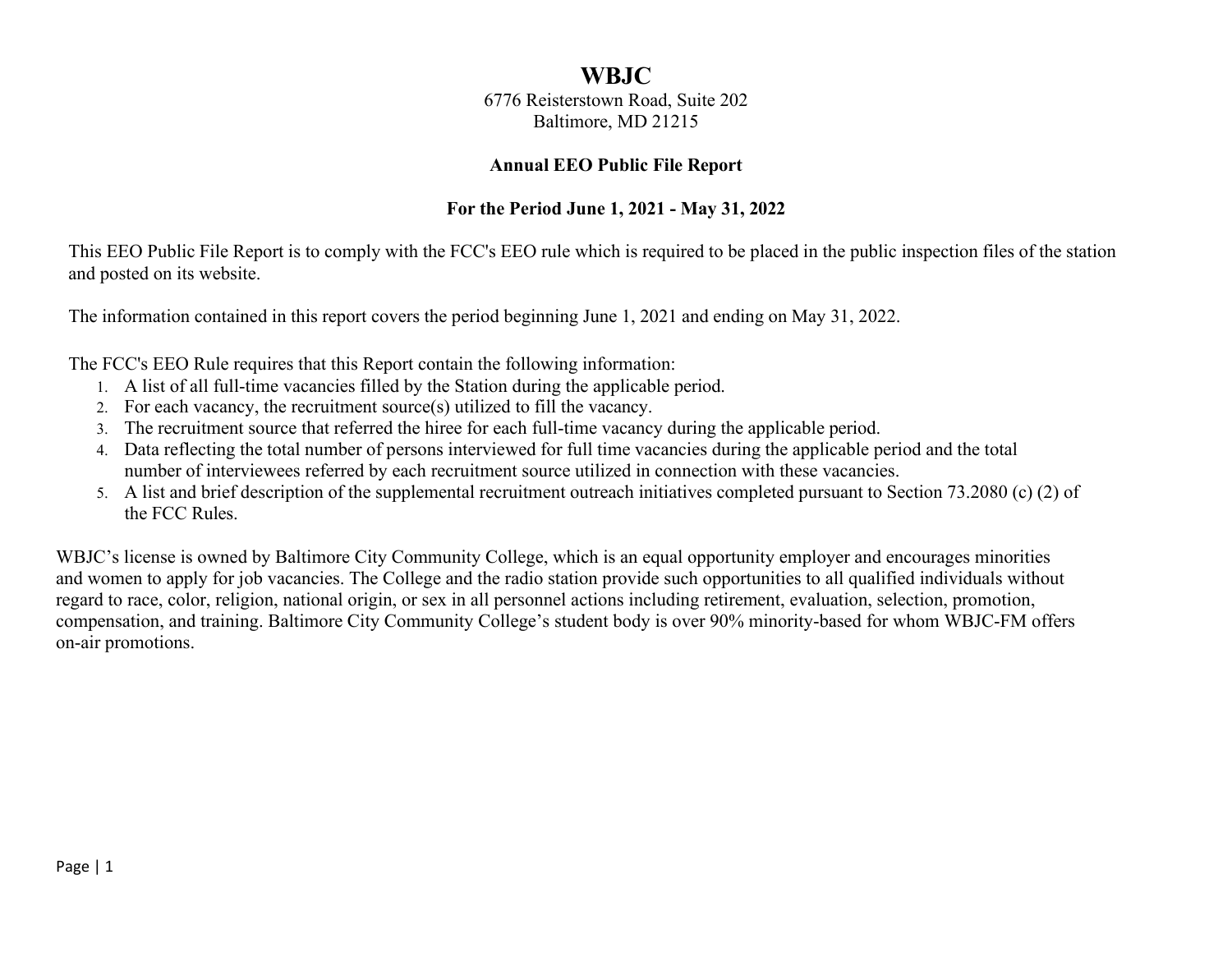## **Positions Filled:**

## Business Manager

- 1. Recruitment Sources: 1 1 3
- 2. Full-time Hire Date: June 28, 2021
- 3. Hiree Recruitment Source: 13
- 4. # of people interviewed: 2

## General Manger

- 1. Recruitment Sources: 1 1 3
- 2. Full-time Hire Date: August 3, 2021
- 3. Hiree Recruitment Source: 9
- 4. # of people interviewed: 5

#### **Recruitment Resources:**

|                | No.               | <b>WBJC Recruitment Resources</b>       | Address                                                             |              | Contact                                  | Referrals    |
|----------------|-------------------|-----------------------------------------|---------------------------------------------------------------------|--------------|------------------------------------------|--------------|
|                |                   |                                         |                                                                     |              |                                          |              |
|                |                   |                                         |                                                                     |              |                                          |              |
|                |                   | <b>Baltimore City Community College</b> | 2901 Liberty Heights Ave, Baltimore, MD 21215                       | 410-462-8300 | www.bccc.edu/jobs/                       | 13           |
| $\overline{2}$ | WBJC              |                                         | 6776 Reisterstown Rd, Suite 202, Baltimore, MD 21215                | 410-580-5800 | http://www.wbjc.com                      |              |
| 3              | Indeed.com        |                                         | 177 Broad Street, 6 <sup>th</sup> Floor, Stamford, CT 06901         | 410-576-1161 | http://www.indeed.com                    | 5            |
| 4              | Higher Ed Jobs    |                                         | 715 Lake Steet, Suite 400, Oak Park, IL 60301                       | 708-848-4351 | http://www.higheredjobs.com              | 4            |
| 5.             | Inside Higher Ed  |                                         | 1150 Connecticut Ave NW, Suite 400, Washington, DC 20036            | 202-659-9208 | www.insidehighered.com                   |              |
| 6              | Academic Careers  |                                         | 485 Devon Park Drive, Suite 116, Wayne, PA 19087                    | 610-964-9200 | http://www.academiccareers.com           |              |
|                | Circa             |                                         |                                                                     | 202-338-2288 | http://www.marylanddiversity.com         | 1            |
| 8              |                   | Higher Education Recruitment Consortium | 4400 University Drive, Fairfax, VA 22030                            | 703-993-1000 | https://hercjobs.org/                    |              |
| 9              |                   | Chronicle of Higher Education           | 1255 23rd Street NW, Suite 704, Washington, DC 20037                | 202-466-1050 | http://www.jobs.chronicle.com            | $\mathbf{1}$ |
| 10             | LinkedIn          |                                         | 1000 W Maude, Sunnyvale, CA 94085                                   | 650-817-7240 | www.linkedin.com                         | 6            |
| 11             | Glassdoor         |                                         | 300 Mission Street, 16 <sup>th</sup> Floor, San Francisco, CA 94105 |              | http://www.glassdoor.com                 |              |
| 12             | State of Maryland |                                         | 100 Community Place, Crownsville, MD 21032                          | 877-634-6361 | https://www.maryland.gov/pages/jobs.aspx |              |
| 13             | Employee Referral |                                         | 2901 Liberty Heights Ave, Baltimore, MD 21215                       |              |                                          |              |